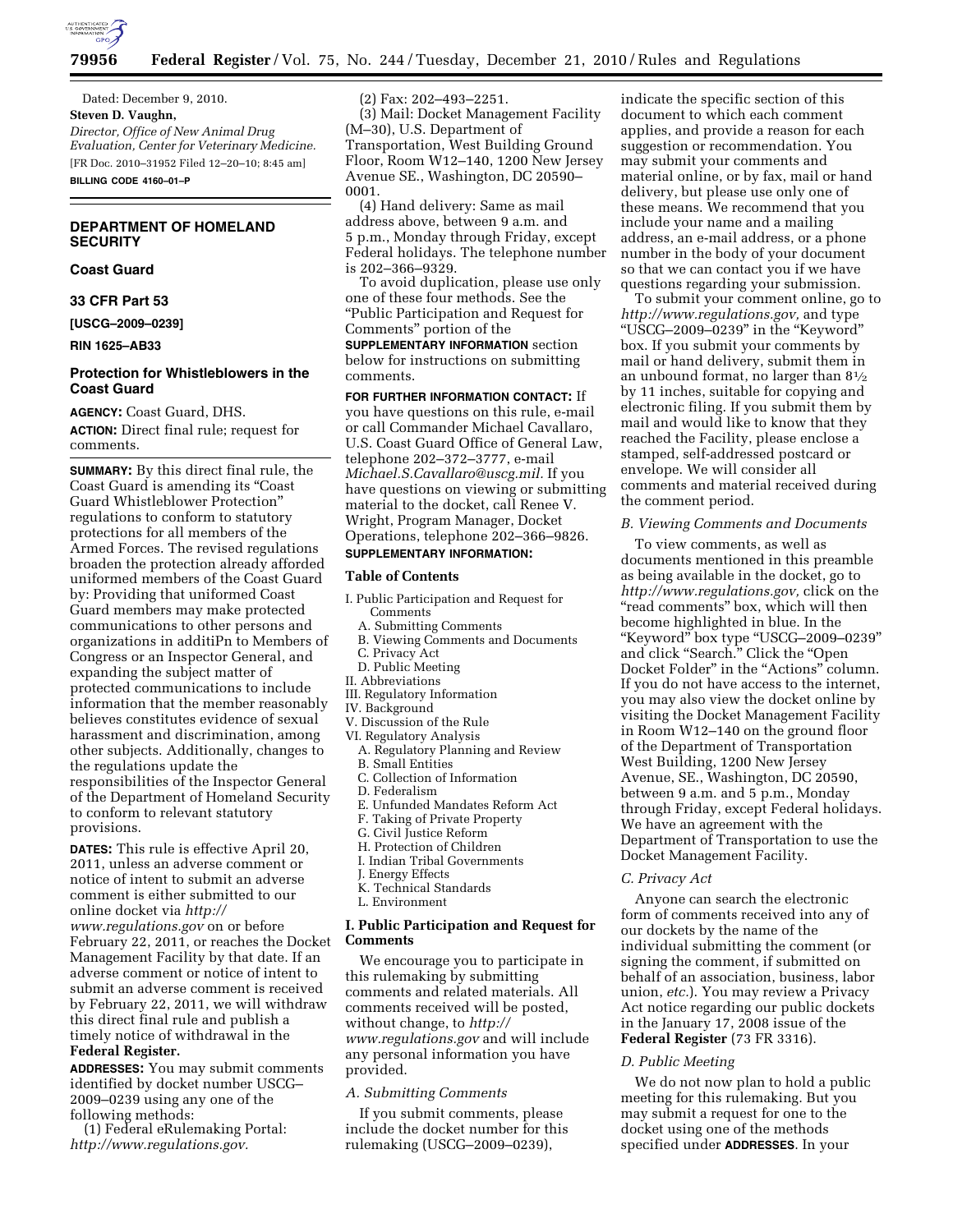request, explain why you believe a public meeting would be beneficial. If we determine that one would aid this rulemaking, we will hold one at a time and place announced by a later notice in the **Federal Register**.

#### **II. Abbreviations**

- DHS Department of Homeland Security NEPA National Environmental Policy Act of 1969
- NPRM Notice of Proposed Rulemaking
- NTTAA National Technology Transfer and Advancement Act

#### **III. Regulatory Information**

We are publishing this direct final rule under 33 CFR 1.05–55 because we consider this rule to be noncontroversial and we do not expect adverse comments regarding this rulemaking. If no adverse comment or notice of intent to submit an adverse comment is received by February 22, 2011, this rule will become effective as stated in the **DATES** section. In that case, approximately 30 days before the effective date, we will publish a document in the **Federal Register** stating that no adverse comment was received and confirming that this rule will become effective as scheduled. However, if we receive an adverse comment or notice of intent to submit an adverse comment, we will publish a notice in the **Federal Register**  announcing the withdrawal of all or part of this direct final rule. If an adverse comment applies only to part of this rule (*e.g.,* to an amendment, a paragraph, or a section) and it is possible to remove that part without defeating the purpose of this rule, we may adopt, as final, those parts of this rule on which no adverse comment was received. We will withdraw the part of this rule that was the subject of an adverse comment. If we decide to proceed with a rulemaking following receipt of an adverse comment, we will publish a separate notice of proposed rulemaking (NPRM) and provide a new opportunity for comment.

A comment is considered ''adverse'' if the comment explains why this rule or a part of this rule would be inappropriate, including a challenge to its underlying premise or approach, or would be ineffective or unacceptable without a change.

#### **IV. Background**

Section 1034 of Title 10 of the United States Code protects communications made by members of the Armed Forces to Members of Congress, Inspectors General, and certain other persons and organizations. It prohibits any person from taking, withholding, or threatening any personnel action against a member

of the Armed Forces as reprisal for making or preparing any protected communications. Uniformed members of the Coast Guard are members of the Armed Forces and are covered by section 1034. *See* 10 U.S.C. 101(a)(4) (defining ''Armed Forces'' to mean ''the Army, Navy, Air Force, Marine Corps, and Coast Guard''). Section 1034 covers allegations and disclosures of sexual harassment and unlawful discrimination, and gives specific procedural rights to a complainant alleging reprisal for making a protected communication. Amending 33 CFR part 53 is necessary to conform Coast Guard regulations to 10 U.S.C. 1034.

## **V. Discussion of the Rule**

The Coast Guard is amending paragraph (a) of section 53.1, Purpose, to expand the list of organizations and persons to whom protected communications may be made. The existing language limits protection to communications made to a Member of Congress or an Inspector General. Under amended paragraph (a), protected communications may also be made to ''a member of a Department of Defense or Department of Homeland Security audit, inspection, investigation, or law enforcement organization (*e.g.,* the Coast Guard Investigative Service); any person or organization in the chain of command; and any other person or organization designated pursuant to regulations or other established administrative procedures for such communications.'' Through this amendment to paragraph (a), the Coast Guard is designating the Coast Guard Investigative Service as an organization to which a uniformed member of the Coast Guard may make a protected communication. The Coast Guard Investigative Service is a Federal investigative and protective program established to carry out the Coast Guard's internal and external criminal investigations; to assist in providing personal security services; to protect the welfare of Coast Guard personnel; to aid in preserving the internal integrity of the Coast Guard; and to support Coast Guard missions worldwide.

The Coast Guard is amending section 53.5 to revise and add several definitions, including adding a definition of ''Protected Communication,'' which defines the communications covered by 33 CFR part 53. A ''Protected Communication'' is (1) any lawful communication to a Member of Congress or an Inspector General; or (2) a communication in which a member of the Coast Guard communicates information that the member reasonably believes evidences a violation of law or

regulation (including sexual harassment or unlawful discrimination), gross mismanagement, a gross waste of funds, an abuse of authority, or a substantial and specific danger to public health or safety, when such communication is made to any of the following: A Member of Congress, an Inspector General, or a member of a Department of Defense or Department of Homeland Security audit, inspection, investigation, or law enforcement organization (*e.g.,* the Coast Guard Investigative Service); any person or organization in the chain of command; and any other person or organization designated pursuant to regulations or other established administrative procedures to receive such communications. The Coast Guard is also adding a definition for ''Chain of Command,'' which tracks a similar definition used by the Department of Defense in implementing 10 U.S.C. 1034.1

The definition for ''Inspector General'' is revised to include any other Inspector General appointed under the Inspector General Act of 1978, in addition to the Inspector General in the Office of the Inspector General of the Department of Homeland Security. The revised definition of ''Reprisal'' now uses the defined term ''protected communications.'' The Coast Guard is also removing the definition of ''Law Specialist'' and replacing it with a definition for ''Judge Advocate,'' which reflects a nomenclature change within the Coast Guard legal program. A similar nomenclature change is made in section 53.9(c)(2): the parenthetical phrase ''(who may also be serving as the Judge Advocate General of the Coast Guard)" is added after the term "Chief Counsel.''

The Coast Guard is amending 33 CFR part 53 to utilize these new and revised definitions and to make conforming changes throughout part 53. Sections 53.7 and 53.11 are amended to incorporate the new and revised definitions, and section 53.11 is revised to update the contact information for the DHS Office of the Inspector General. Sections 53.9 and 53.11 are amended to ensure that part 53 consistently covers allegations of personnel action that was taken, withheld, or threatened in reprisal by making consistent use of the terms "taken, withheld, or threatened." Section 53.9 is also amended to consistently indicate that the "Secretary" referred to is the "Secretary of the Department of Homeland Security.'' Finally, section 53.11(b) is

<sup>1</sup>*See* Department of Defense Directive 7050.06, ''Military Whistleblower Protection,'' Enclosure 2, section E2.3 (July 23, 2007).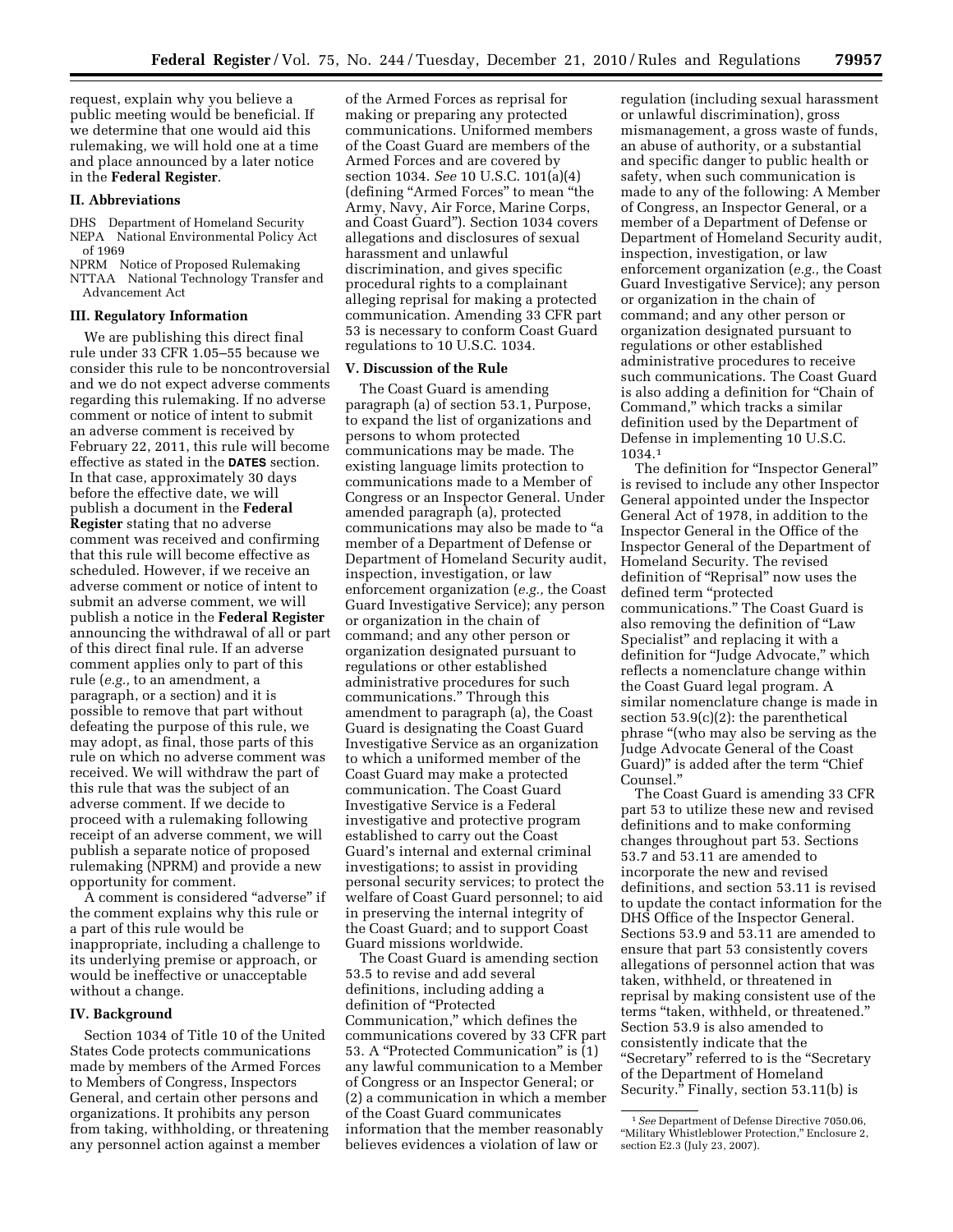amended by adding the words ''name(s) of the'' before the words ''individual(s) believed to be responsible'' to clarify what information is required to be included in the complaint to identify the individual or individuals believed to be responsible for the alleged reprisal.

In 33 CFR 53.9, the Coast Guard is revising slightly the responsibilities of the Inspector General to conform to those responsibilities as set forth in 10 U.S.C. 1034. In paragraphs (a)(1) and (2), the Inspector General now must determine whether there is sufficient evidence to warrant an investigation before initiating an investigation of the alleged reprisal. *See* 10 U.S.C.  $1034(c)(3)(A)$ . Such an investigation is necessary only if there was no prior investigation or if the prior investigation was biased or inadequate. *See* 10 U.S.C. 1034(d). In paragraph (a)(2), the word "reasonably" is inserted to show that information that a Coast Guard member presents as evidence of a reprisal need only be information that the member ''reasonably believes'' evidences wrongdoing. *See* 10 U.S.C. 1034(c)(2). Additionally, the last sentence of paragraph (a)(2), which states ''The Inspector General is not required to make such an investigation if the information that the Coast Guard member reasonably believes evidences wrongdoing relates to actions that took place during combat," is removed because similar language was removed from section 1034. *See* Pub. L. 103–337, 531(c)(2) (replacing 10 U.S.C.  $1043(c)(4)$ ).

The time period in which the Inspector General must complete the investigation is revised from ''90 days'' to ''180 days'' in 33 CFR 53.9(a)(3) and (a)(5) to align with the statute's requirements. *See* 10 U.S.C. 1034(e)(3). The Coast Guard is also eliminating the requirement of a final interview of the member alleging reprisal by removing paragraph (a)(7) because a similar requirement was removed from 10 U.S.C. 1034.

Additionally, in section 53.9, the following text is being added to paragraph (a)(4) to clarify what information will be made available to an individual pursuant to a Freedom of Information Act request: ''However, the copy need not contain summaries of interviews conducted, nor any document acquired, during the course of the investigation. Such items shall be transmitted to the member, if the member requests the items, with the copy of the report or after the transmittal to the member of the copy of the report, regardless of whether the request for those items is made before or after the copy of the report is

transmitted to the member.'' *See* 10 U.S.C. 1034(e)(2).

## **VI. Regulatory Analysis**

We developed this rule after considering numerous statutes and executive orders related to rulemaking. Below we summarize our analysis based on 12 of these statutes or executive orders.

# *A. Regulatory Planning and Review*

This rule is a significant regulatory action under section 3(f) of Executive Order 12866, Regulatory Planning and Review. The Office of Management and Budget has reviewed it under that Order. It requires an assessment of potential costs and benefits under section 6(a)(3) of that Order. However, we believe that a full regulatory analysis is unnecessary because this rule only affects uniformed members of the Coast Guard and DHS personnel and has no economic impact on U.S. industry or the general public.

This rule will benefit the Coast Guard. Because the rule provides protection for uniformed Coast Guard members from retaliation by supervisors or any other member of the Coast Guard, the Coast Guard may now receive information from Coast Guard members on potential breaches of government policies and regulations that they would not otherwise have received. This will ensure that uniformed Coast Guard members receive the same protections Congress affords other uniformed members of the Armed Forces.

### *B. Small Entities*

Under the Regulatory Flexibility Act (5 U.S.C. 601–612), we have considered whether this rule would have a significant economic impact on a substantial number of small entities. The term "small entities" comprises small businesses, not-for-profit organizations that are independently owned and operated and are not dominant in their fields, and governmental jurisdictions with populations of less than 50,000.

This rule provides protection for uniformed Coast Guard members from retaliation and addresses responsibilities of the DHS Inspector General. Because this rule only affects uniformed Coast Guard members and DHS personnel, it is unlikely to have any effect on small businesses.

Therefore, the Coast Guard certifies under 5 U.S.C. 605(b) that this rule will not have a significant economic impact on a substantial number of small entities.

#### *C. Collection of Information*

This rule calls for no new collection of information under the Paperwork Reduction Act of 1995 (44 U.S.C. 3501– 3520).

#### *D. Federalism*

A rule has implications for federalism under Executive Order 13132, Federalism, if it has a substantial direct effect on State or local governments and would either preempt State law or impose a substantial direct cost of compliance on them. We have analyzed this rule under that Order and have determined that it does not have implications for federalism.

### *E. Unfunded Mandates Reform Act*

The Unfunded Mandates Reform Act of 1995 (2 U.S.C. 1531–1538) requires Federal agencies to assess the effects of their discretionary regulatory actions. In particular, the Act addresses actions that may result in the expenditure by a State, local, or tribal government, in the aggregate, or by the private sector of \$100,000,000 (adjusted for inflation) or more in any one year. Although this rule will not result in such an expenditure, we do discuss the effects of this rule elsewhere in this preamble.

## *F. Taking of Private Property*

This rule will not effect a taking of private property or otherwise have taking implications under Executive Order 12630, Governmental Actions and Interference with Constitutionally Protected Property Rights.

#### *G. Civil Justice Reform*

This rule meets applicable standards in sections 3(a) and 3(b)(2) of Executive Order 12988, Civil Justice Reform, to minimize litigation, eliminate ambiguity, and reduce burden.

## *H. Protection of Children*

We have analyzed this rule under Executive Order 13045, Protection of Children from Environmental Health Risks and Safety Risks. This rule is not an economically significant rule and will not create an environmental risk to health or risk to safety that might disproportionately affect children.

#### *I. Indian Tribal Governments*

This rule does not have tribal implications under Executive Order 13175, Consultation and Coordination with Indian Tribal Governments, because it would not have a substantial direct effect on one or more Indian tribes, on the relationship between the Federal Government and Indian tribes, or on the distribution of power and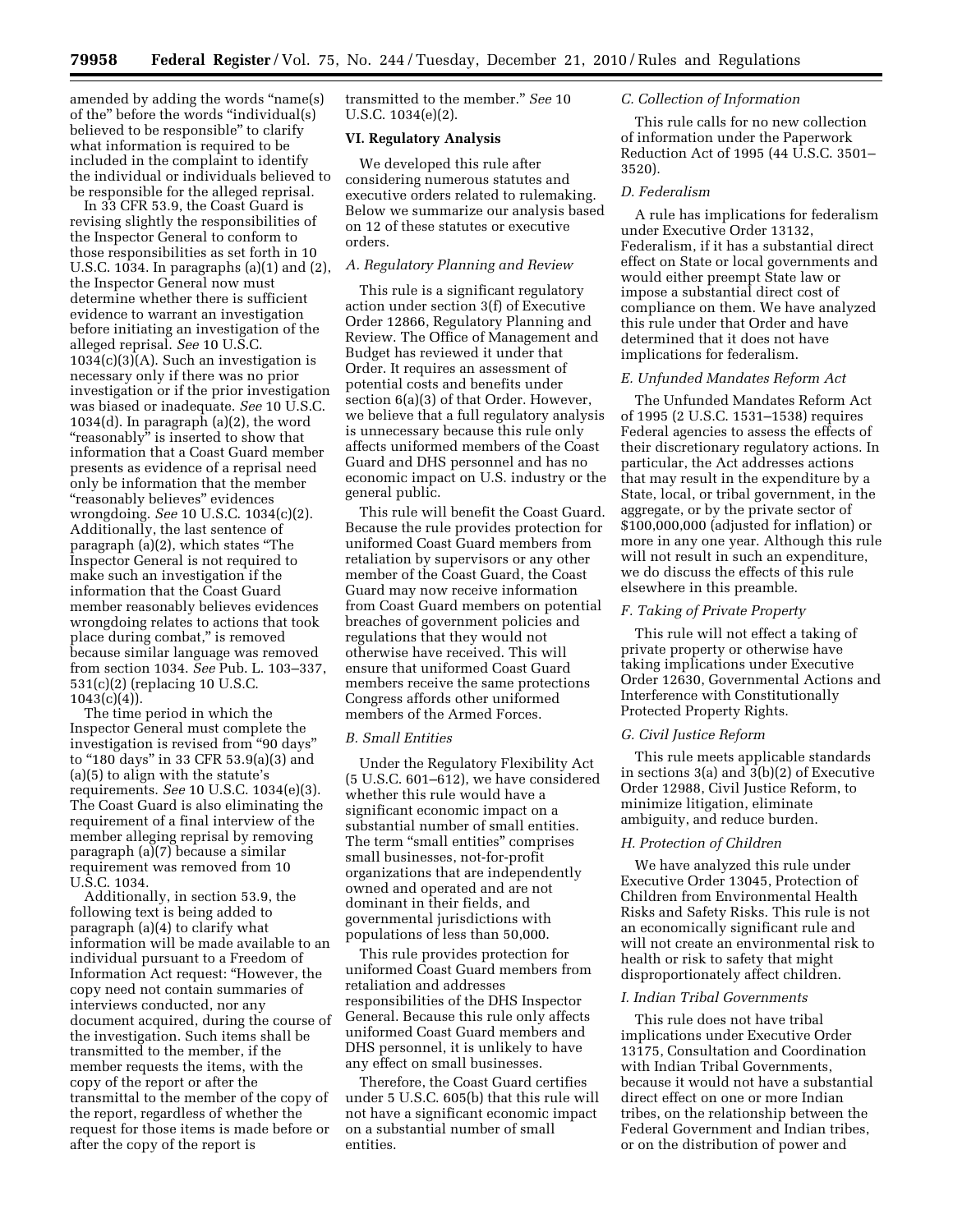responsibilities between the Federal Government and Indian tribes.

## *J. Energy Effects*

We have analyzed this rule under Executive Order 13211, Actions Concerning Regulations That Significantly Affect Energy Supply, Distribution, or Use. We have determined that it is not a ''significant energy action'' under that order. Although it is a ''significant regulatory action'' under Executive Order 12866, it is not likely to have a significant adverse effect on the supply, distribution, or use of energy. The Administrator of the Office of Information and Regulatory Affairs has not designated it as a significant energy action. Therefore, it does not require a Statement of Energy Effects under Executive Order 13211.

# *K. Technical Standards*

The National Technology Transfer and Advancement Act (NTTAA) (15 U.S.C. 272 note) directs agencies to use voluntary consensus standards in their regulatory activities unless the agency provides Congress, through the Office of Management and Budget, with an explanation of why using these standards would be inconsistent with applicable law or otherwise impractical. Voluntary consensus standards are technical standards (e.g., specifications of materials, performance, design, or operation; test methods; sampling procedures; and related management systems practices) that are developed or adopted by voluntary consensus standards bodies.

This rule does not use technical standards. Therefore, we did not consider the use of voluntary consensus standards.

### *L. Environment*

We have analyzed this rule under Department of Homeland Security Directive 023–01 and Commandant Instruction M16475.lD, which guide the Coast Guard in complying with the National Environmental Policy Act of 1969 (NEPA) (42 U.S.C. 4321–4370f), and have concluded that this action is one of a category of actions which do not individually or cumulatively have a significant effect on the human environment. This rule is categorically excluded under section 2.B.2, Figure 2– 1, paragraph 34(b), of the Instruction. Paragraph 34(b) covers promulgation of regulations concerning internal agency function or organization or personnel administration. This rule only affects uniformed Coast Guard members and DHS personnel and provides protection from retaliation, and as such concerns

internal agency operations. An environmental analysis checklist and a categorical exclusion determination are available in the docket where indicated under the ''Public Participation and Request for Comments'' section of this preamble.

#### **List of Subjects in 33 CFR Part 53**

Administrative practice and procedure, Investigations, Military personnel, Whistleblowing.

■ For the reasons discussed in the preamble, the Coast Guard amends 33 CFR part 53 as follows:

# **PART 53—COAST GUARD WHISTLEBLOWER PROTECTION**

■ 1. The authority citation for part 53 continues to read as follows:

**Authority:** 10 U.S.C. 1034, Pub. L. 100– 456, 102 Stat. 1918; Pub. L. 101–225, 103 Stat. 1908; Pub. L. 107–296, 116 Stat. 2135.

■ 2. In § 53.1, revise paragraph (a) to read as follows:

#### **§ 53.1 Purpose.**   $*$  \*

(a) Establishes policy and implements section 1034 of title 10 of the United States Code to provide protection against reprisal to members of the Coast Guard for making a protected communication to a Member of Congress; an Inspector General; a member of a Department of Defense or Department of Homeland Security audit, inspection, investigation, or law enforcement organization (*e.g.,* the Coast Guard Investigative Service); any person or organization in the chain of command; and any other person or organization designated pursuant to regulations or other established administrative procedures for such communications.

\* \* \* \* \*

■ 3. Amend § 53.5 as follows:

■ a. Remove the definition for "Law Specialist''; and

■ b. Revise the definitions for "Inspector General'' and ''Reprisal'' and add the definitions for "Chain of Command", ''Judge Advocate'', and ''Protected Communications'' in alphabetical order to read as follows:

# **§ 53.5 Definitions.**

\* \* \* \* \* *Chain of Command.* The succession of commanding officers from a superior to a subordinate through which command is exercised; and the succession of officers, enlisted members, or civilian personnel through whom administrative control is

exercised, including supervision and rating of performance.

\* \* \* \* \* *Inspector General.* The Inspector General in the Office of Inspector General of the Department of Homeland Security, or any other Inspector General, as appointed under the Inspector General Act of 1978.

*Judge Advocate.* A commissioned officer of the Coast Guard designated for the special duty of law.

\* \* \* \* \*

*Protected Communication.* Any lawful communication to a Member of Congress or an Inspector General; or a communication in which a member of the Coast Guard communicates information that the member reasonably believes evidences a violation of law or regulation (including sexual harassment or discrimination), gross mismanagement, a gross waste of funds or other resources, an abuse of authority, or a substantial and specific danger to public health or safety, when such communication is made to any of the following: A Member of Congress; an Inspector General; a member of a Department of Defense or Department of Homeland Security audit, inspection, investigation, or law enforcement organization (*e.g.,* the Coast Guard Investigative Service); any person or organization in the chain of command; and any other person or organization designated pursuant to regulations or other established administrative procedures to receive such communications.

*Reprisal.* Taking or threatening to take an unfavorable personnel action, or withholding or threatening to withhold a favorable personnel action, against a member of the Coast Guard for making or preparing to make a protected communication.

■ 4. In § 53.7, revise paragraphs (b) and (c) to read as follows:

#### **§ 53.7 Requirements.**

\* \* \* \* \*

\* \* \* \* \* (b) A member of the Coast Guard shall be free from reprisal for making or preparing to make a protected communication.

(c) Any employee or member of the Coast Guard who has the authority to take, direct others to take, or recommend or approve any personnel action shall not, under such authority, take, withhold, threaten to take, or threaten to withhold a personnel action regarding any member of the Coast Guard in reprisal for making or preparing to make a protected communication.